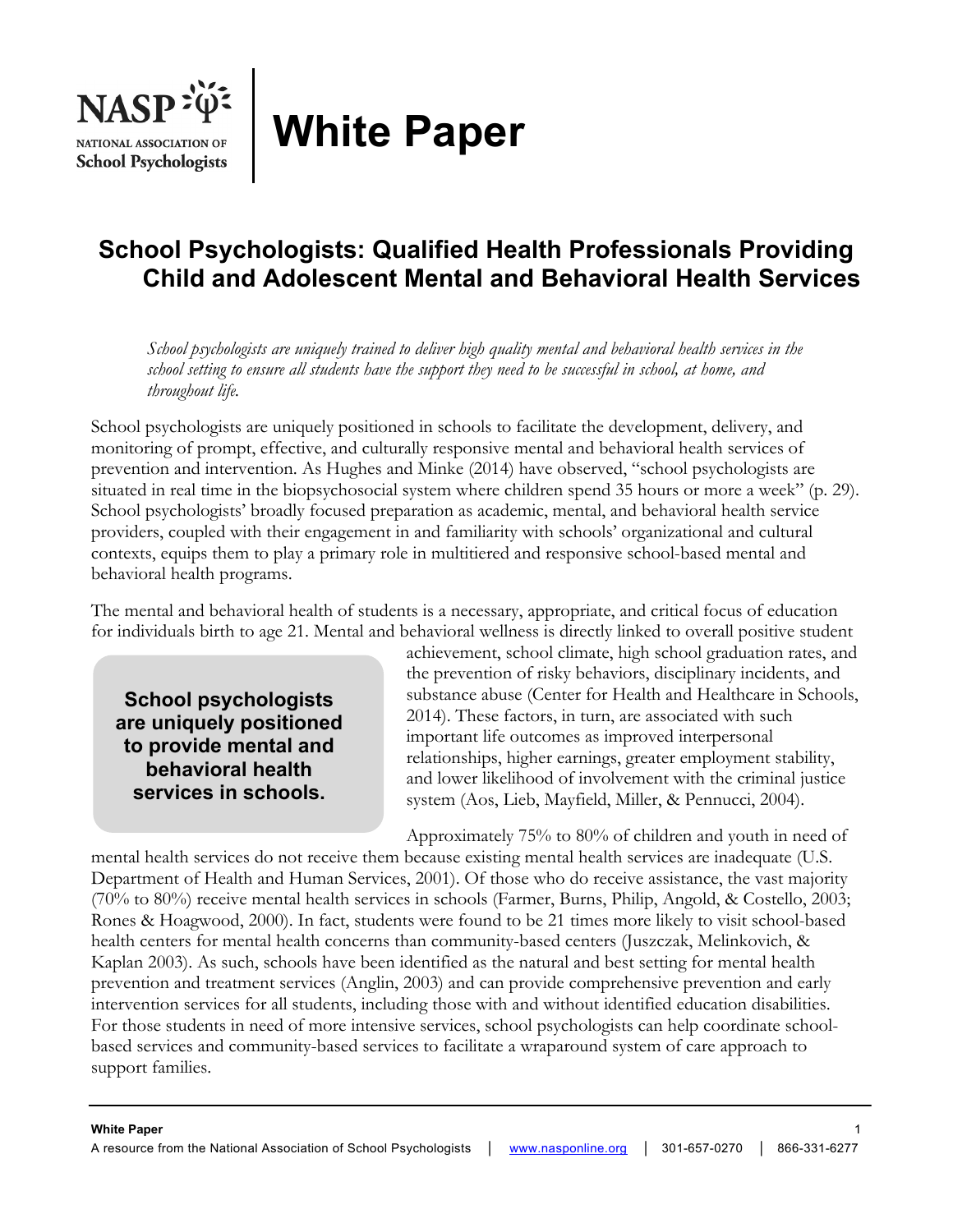**School psychologists who maintain competencies consistent with NASP standards are qualified providers of child and adolescent mental and behavioral health services.** The 2010 National Association of School Psychologists (NASP) standards represent a unified set of principles that guide graduate education, credentialing, professional practice and services, and ethical behavior of effective school psychologists. School psychologists who maintain competencies, knowledge, and skills across the 10 broad and interrelated domains contained within these standards (see Figure 1) are qualified to provide mental and behavioral health services in schools. Such individuals include graduates of NASP-accredited preparation programs, graduates of programs that have addressed NASP standards for graduate preparation, professionals recognized as holding the Nationally Certified School Psychologist (NCSP) credential, and individuals who have obtained continuing professional development to augment their graduate training related to mental and behavioral health.





**Mental and behavioral health services exist on a continuum and are increasingly provided within a multitiered system of supports.** School-based mental and behavioral health services encompass more than the intensive therapeutic supports provided to students who are identified with psychiatric disorders and are often served by community-based providers. Comprehensive school-based mental health services delivered within a multitiered system of supports (MTSS) include a range of layered services and supports that promote mental and behavioral wellness among *all* students. This includes, but is not limited to, students dealing with depression and anxiety, emotional and behavioral disorders, trauma, loss and grief, family problems, and stressors due to influences such as poverty and homelessness. Each of the following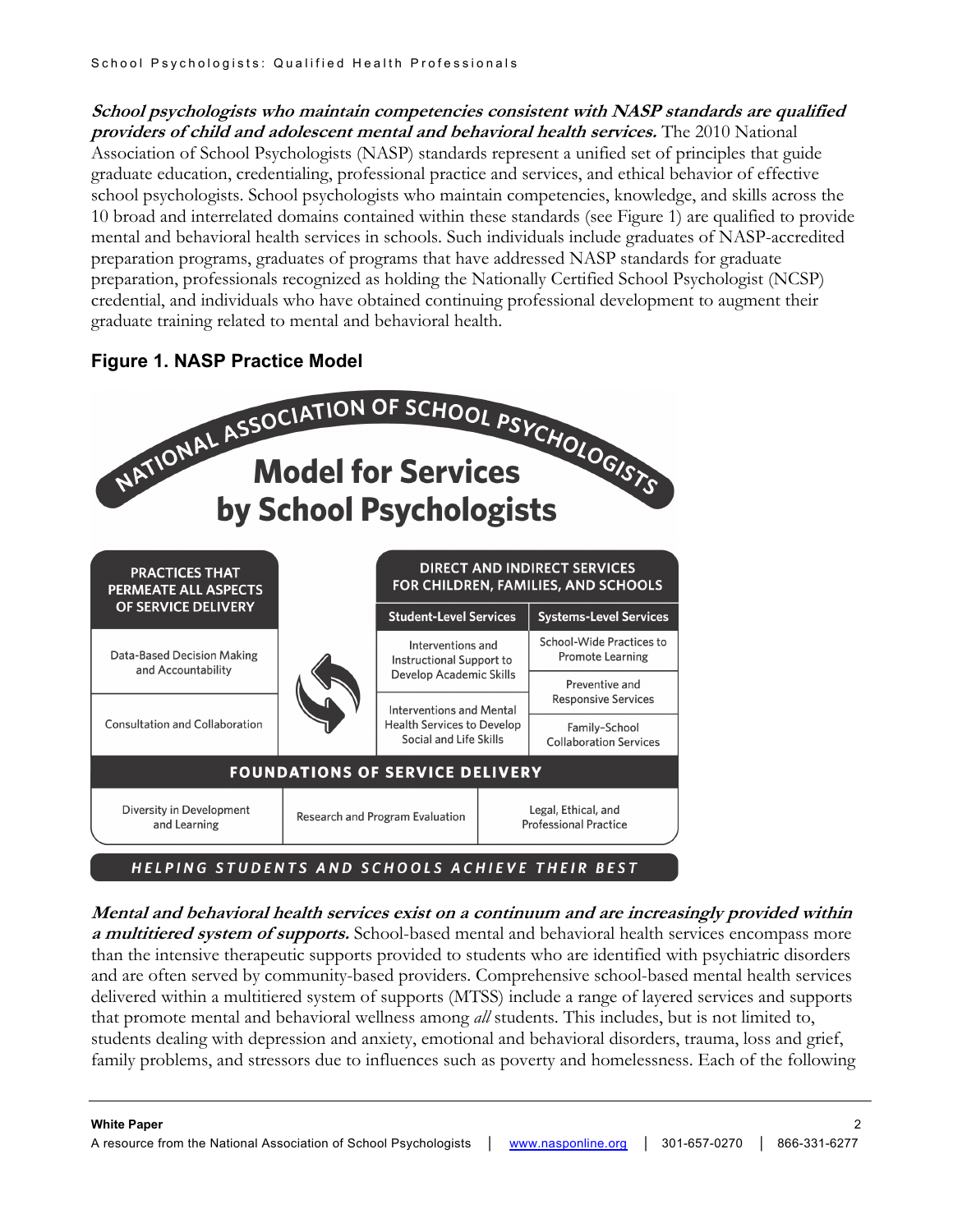represents a mental and behavioral health service which may be provided by school psychologists within this model for both general and special education students.

Tier 1 (promotion of mental and behavioral wellness and prevention of mental and behavioral health problems):

- Universal screening for academic, behavioral, and emotional barriers to learning
- Classroom lessons on resiliency building skills
- Consultation with teachers to promote infusion of social–emotional learning into classroom/curriculum
- Development and implementation of school-wide positive behavior interventions and supports with a focus on creating a positive school climate
- Data collection and evaluation of the effectiveness of school-wide social and emotional programs
- Consultation on effective discipline policies and practices, especially to ensure culturally responsive practices and avoid disproportionate application to specific populations
- Development of evidence-based bullying/violence prevention policies and practices
- Participation on crisis prevention and intervention teams
- Staff development related to mental health problems

Tier 2 (direct and indirect services to address emerging mental and behavioral health problems and prevent risky behaviors):

- Suicide risk/threat assessment
- Protocols for responding to bullying
- Evidence-based mental and behavioral health programs (e.g., Check-In Check-Out)
- Skills group counseling (e.g., social skills training, anger management, stress reduction)
- Assessment and interpretation of behavioral data to monitor response to interventions
- Development and monitoring of individual student behavior intervention plans
- Solution-focused groups
- Mentoring of students
- Facilitation of educator–family collaboration to address mental and behavioral health problems
- Facilitation of collaboration among family, school, and community to address mental and behavioral health problems and understand the impact of cultural issues

Tier 3 (direct and indirect services to address identified mental and behavioral health problems):

- Direct therapeutic services to all students in need, including individual and group counseling, even in the absence of a clinical diagnosis or identified educational disability
- Cognitive–behavioral therapy, behavior therapy, and dialectical behavior therapy
- Psychological assessment of social, emotional, and behavioral problems
- Suicide intervention and postvention
- Crisis intervention/crisis response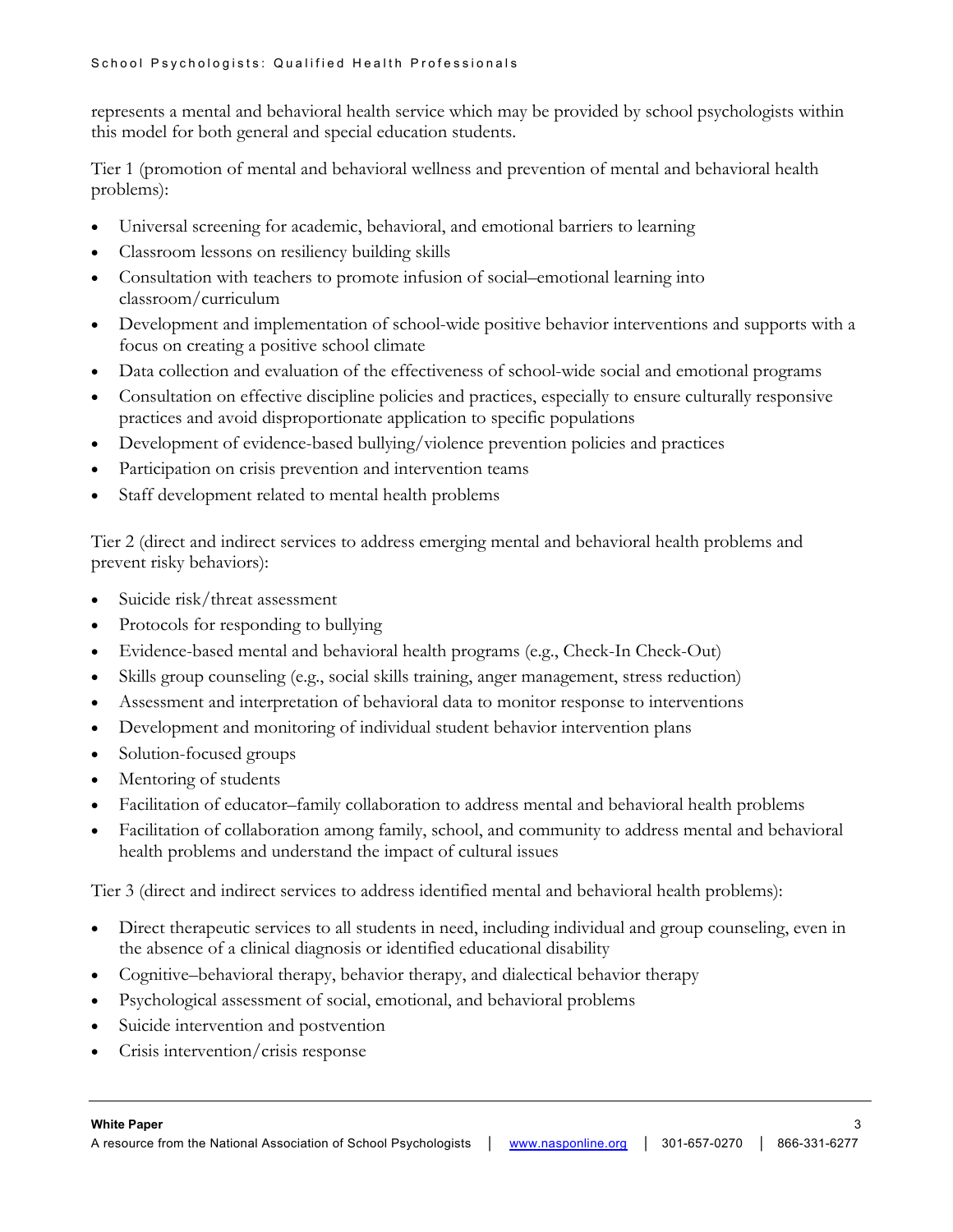• Facilitation of collaboration among school providers with community agencies and other outside mental and behavioral health providers

Importantly, services provided by school psychologists at *all* three levels are considered mental and behavioral health services. The provision of these services is sometimes affected by school districts' organizational characteristics (e.g., school psychologist to student ratio, demands for other school psychological services, administrative approval and support, division of roles with other school-based mental health professionals) or the need for additional professional development to ensure competent practice (Hanchon & Fernald, 2013). Therefore, it is the responsibility of school districts to ensure that key organizational principles are in place so that comprehensive and integrated school psychological services can be provided by school-employed professionals. NASP standards provide specific organizational principles for school districts which contain guidance on appropriate conditions for the provision of these services (NASP, 2010). Further, the importance of continuing professional development to cultivate and maintain appropriate mental and behavioral health intervention skills is critical to ensure competent practice. The NASP standards can be accessed at http://www.nasponline.org/standards/ 2010standards/2\_PracticeModel.pdf.

**School mental and behavioral health services in the context of education and healthcare reform.** Congress has authorized and approved appropriations for various federal programs (e.g., Elementary and Secondary Education Act, the Individuals with Disabilities Education Improvement Act, The Patient

**According to the Affordable Care Act, school psychologists who are credentialed at the licensed or certified level are considered mental health service professionals.**

Protection and Affordable Care Act, and the Medicaid School Supportive Health Program) further highlighting the importance of school-based mental health services in overall student learning and development. School psychologists are recognized as "school-based mental health service providers" in the No Child Left Behind Act (20 U.S.C Sec 4155 et seq). Furthermore, school psychologists are explicitly recognized in the Patient Protection and Affordable Care Act of 2010 (ACA).

**Title V of the ACA.** The purpose of this title is to improve access to and the delivery of healthcare services for all individuals and increase the health and mental health workforce. The ACA authorizes the Health Resources and Services Administration (HRSA) to award "Mental and Behavioral Health Education and

Training Grants" to support the recruitment of students in "accredited institutions of higher education or accredited professional training programs that are establishing or expanding internships or other field placement programs in child and adolescent mental health in school psychology." Importantly, HRSA has affirmed school psychology graduate education programs at either the specialist or doctoral level are eligible to receive these funds.

Statutory language within the ACA specifies school psychologists "licensed or certified at the doctoral and/or specialist level" are recognized as "qualified health professionals" (Public law 111-148, Section 5203, Subpart 3, Sec. 775) and "mental health service professionals" (Public law 111-148, Section 5002, Definitions). School psychologists who are licensed by the state board of psychology (or other state agencies that regulate the practice of psychology), and school psychologists who are certified or licensed by the state education agency are legally considered mental health service professionals.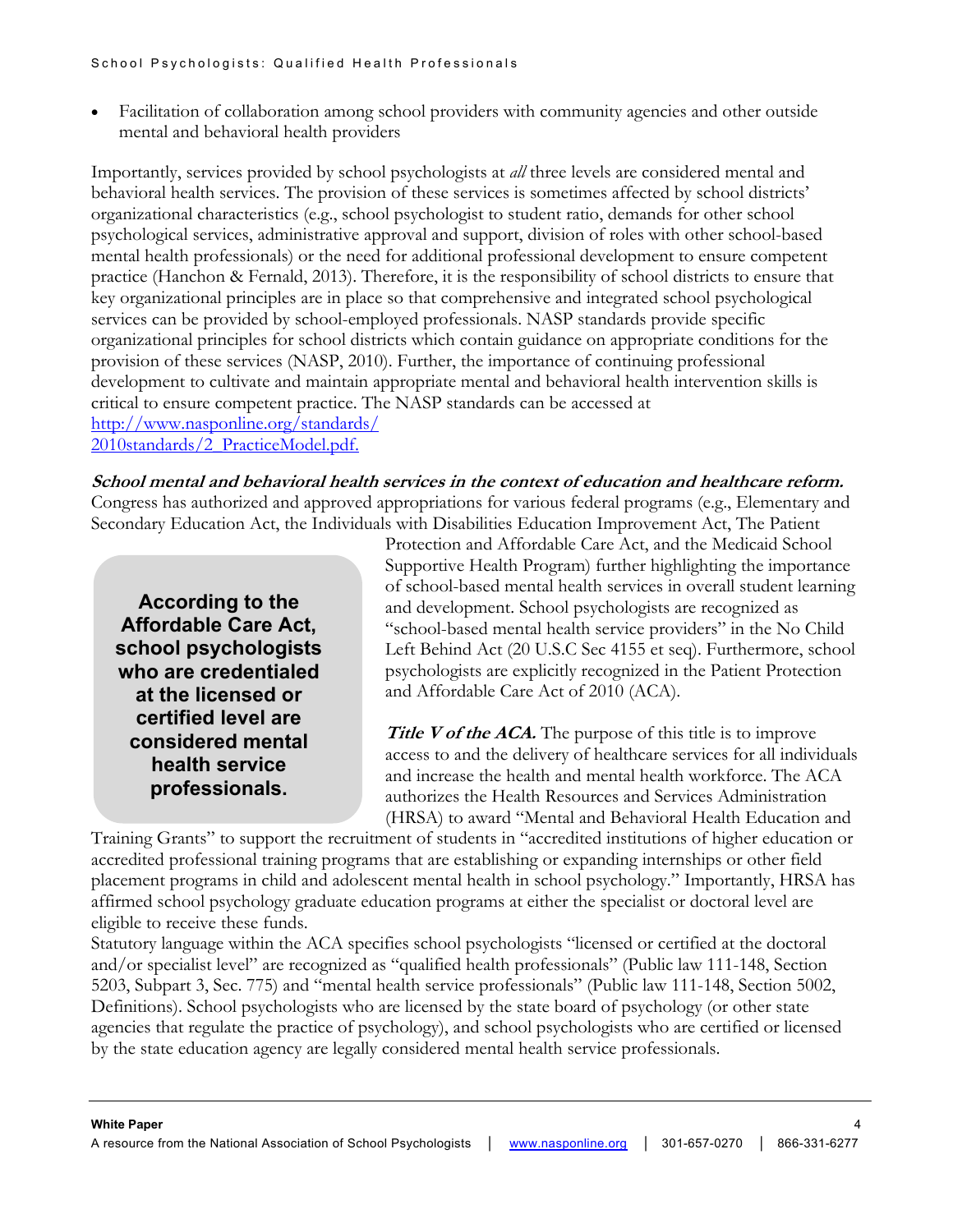Despite statutory recognition of school psychologists as mental health professionals, some state Medicaid plans and other relevant programs do not recognize school psychologists as qualified mental health professionals. This situation prevents some children and youth from being able to access high quality school mental health services. When considering the best way to address the mental and behavioral needs of students, school policy makers should consider the extent to which they can utilize (and seek funding support for) the services of school psychologists currently employed by school districts, while also incorporating the contributions that can be made by community-based providers.

#### **SUMMARY**

The National Association of School Psychologists advocates for coordinated, comprehensive, and culturally responsive school mental and behavioral health services delivered within a multitiered system to address the mental and behavioral health needs of all students. These services include wellness promotion, prevention, early intervention, and therapeutic supports for emerging problems and concerns, as well as intensive therapeutic services for students with the most severe needs. School psychologists also are uniquely trained to bridge the gap that exists between schools and community resources and should be key facilitators of communication and collaboration with community agencies and related professionals on behalf of individual students and families. School psychologists whose graduate preparation, credentialing, and/or continuing professional development qualifies them as providers of child and adolescent mental and behavioral health services should be involved in the development, delivery, and evaluation of schoolbased mental and behavioral health services.

## **RESOURCES**

- National Association of School Psychologists. (2008). *The importance of school mental health services* [Position statement]. Bethesda, MD: Author.
- National Association of School Psychologists. (2009). *Appropriate behavioral, social, and emotional supports to meet the needs of all students* [Position statement]. Bethesda, MD: Author.

## **REFERENCES**

- Anglin, T. M. (2003). Mental health in schools. Programs of the federal government. In M. D. Weist, S. W. Evans, & L. Lever (Eds.), *Handbook of school mental health: Advancing practice and research* (pp. 73–86). New York, NY: Kluwer.
- Aos, S., Lieb, R., Mayfield, J., Miller, M., & Pennucci, A. (2004). *Benefits and costs of prevention and early intervention programs for youth.* Olympia, WA: Washington State Institute for Public Policy. Retrieved from http://www.wsipp.wa.gov/Reports
- Center for Health and Health Care in Schools. (2014, May). *The impact of school-connected behavioral and emotional health interventions on student academic performance. An annotated bibliography of research literature.*  Washington, DC: Author. Retrieved from http://www.healthinschools.org/en/School-Based-Mental-Health/Revised-Annotated-Bibliography.aspx
- Farmer, E. M., Burns, B. J., Philip, S. D., Angold, A., & Costello, E. J. (2003). Pathways into and through mental health services for children and adolescents. *Psychiatric Services, 54,* 60–67. doi:10.1176/appi.ps.54.1.60